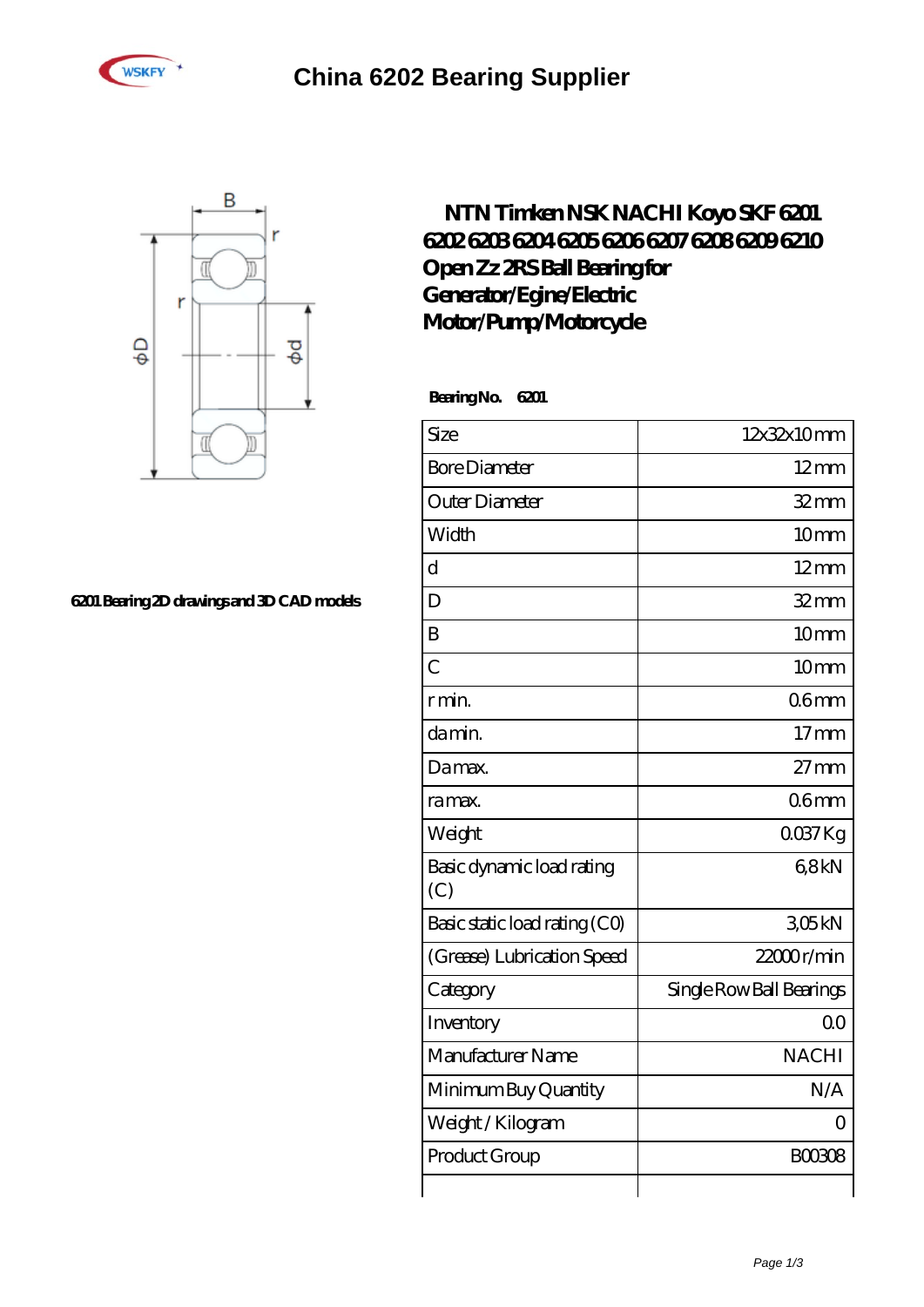

## **[China 6202 Bearing Supplier](https://brosebaskets.tv)**

| Enclosure                          | Open                                                                                                                                                                                                                       |
|------------------------------------|----------------------------------------------------------------------------------------------------------------------------------------------------------------------------------------------------------------------------|
| Precision Class                    | ABEC 1   ISO PO                                                                                                                                                                                                            |
| Maximum Capacity / Filling<br>Slot | No                                                                                                                                                                                                                         |
| Rolling Element                    | <b>Ball Bearing</b>                                                                                                                                                                                                        |
| Snap Ring                          | No                                                                                                                                                                                                                         |
| <b>Internal Special Features</b>   | No                                                                                                                                                                                                                         |
| Cage Material                      | Steel                                                                                                                                                                                                                      |
| Internal Clearance                 | CO-Medium                                                                                                                                                                                                                  |
| Inch - Metric                      | Metric                                                                                                                                                                                                                     |
| Long Description                   | 12MM Bore; 32MM<br>Outside Diameter; 10MM<br>Outer Race Width; Open;<br>Ball Bearing, ABEC 1   ISO<br>PQ No Filling Slot; No Snap<br>Ring, No Internal Special<br>Features; CO-Medium<br>Internal Clearance; Steel<br>Cage |
| Other Features                     | Deep Groove                                                                                                                                                                                                                |
| Category                           | Single Row Ball Bearing                                                                                                                                                                                                    |
| <b>UNSPSC</b>                      | 31171504                                                                                                                                                                                                                   |
| Harmonized Tariff Code             | 8482105068                                                                                                                                                                                                                 |
| Noun                               | Bearing                                                                                                                                                                                                                    |
| Keyword String                     | Ball                                                                                                                                                                                                                       |
| Manufacturer URL                   | http://www.nachiamerica.c<br>om                                                                                                                                                                                            |
| Weight/LBS                         | 0081                                                                                                                                                                                                                       |
| Bore                               | 0472Inch   12Millimeter                                                                                                                                                                                                    |
| Outside Diameter                   | 1.26Inch   32 Millimeter                                                                                                                                                                                                   |
| Outer Race Width                   | 0.394 Inch   10 Millimeter                                                                                                                                                                                                 |
| Inner Race Width                   | OInch   OMillimeter                                                                                                                                                                                                        |
| <b>Bore Type</b>                   | Cylindrical Bore                                                                                                                                                                                                           |
| Configuration                      | Single Row                                                                                                                                                                                                                 |
| <b>Bore Size</b>                   | $12 \text{mm}$                                                                                                                                                                                                             |
|                                    |                                                                                                                                                                                                                            |